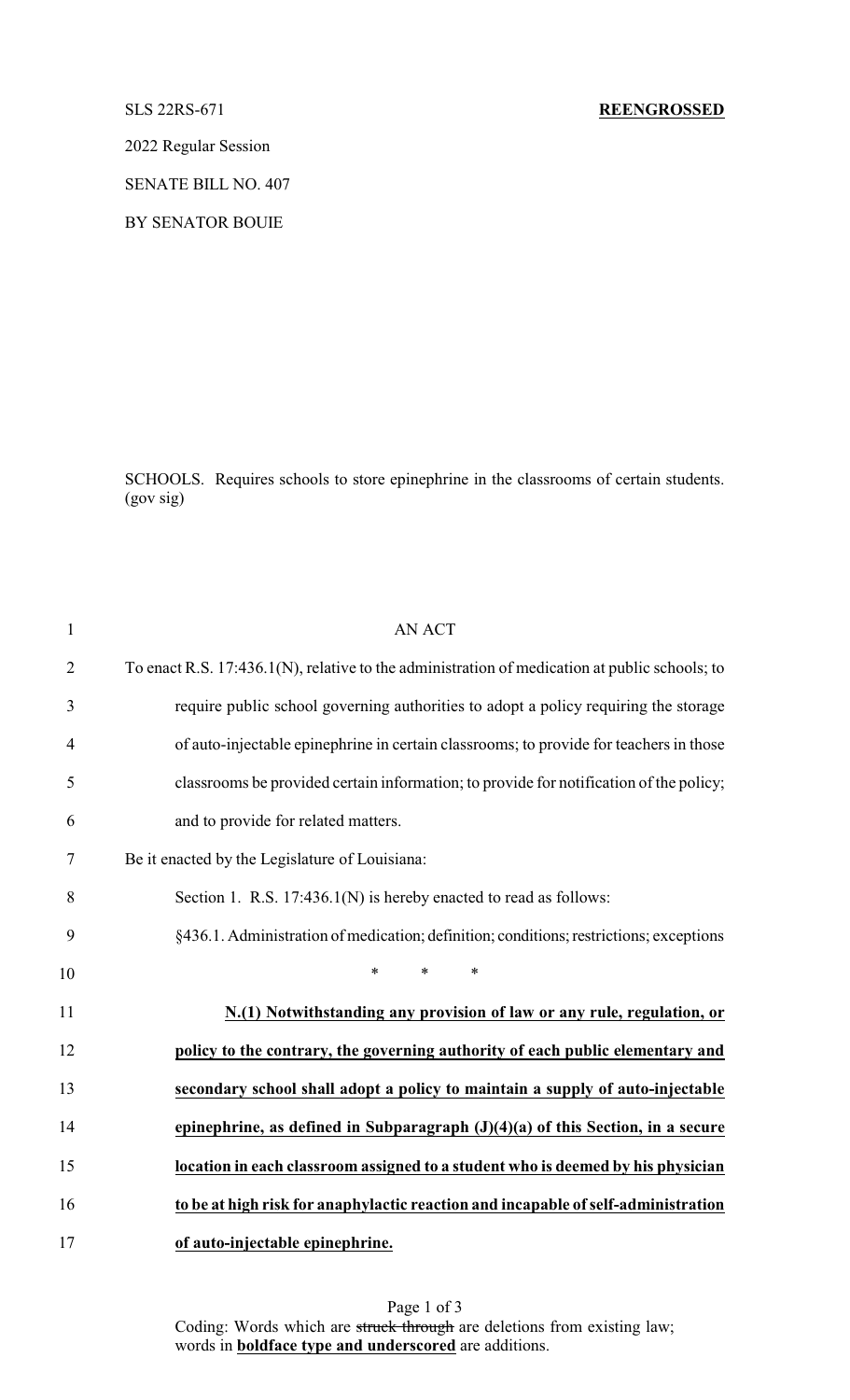| $\mathbf{1}$   | (2) The policy shall require the student's parent or other legal guardian            |
|----------------|--------------------------------------------------------------------------------------|
| $\overline{2}$ | to annually provide the school in which the student is enrolled with all of the      |
| 3              | following:                                                                           |
| $\overline{4}$ | (a) The supply of auto-injectable epinephrine to be kept in each                     |
| 5              | classroom.                                                                           |
| 6              | (b) Written authorization for the student to be administered the                     |
| 7              | medication.                                                                          |
| 8              | (c) Written certification from the student's licensed medical physician              |
| 9              | or other authorized prescriber that the student is at high risk of having            |
| 10             | anaphylaxis and is not capable of self-administration of auto-injectable             |
| 11             | epinephrine.                                                                         |
| 12             | (d) A written treatment plan, as defined in Subparagraph $(J)(1)(c)$ of this         |
| 13             | Section, from the student's licensed medical physician or other authorized           |
| 14             | prescriber for managing anaphylactic episodes.                                       |
| 15             | (3) The documentation required by this Subsection shall be kept on file              |
| 16             | in the office of the school nurse or other designated school official.               |
| 17             | (4) The teacher in each classroom where auto-injectable epinephrine is               |
| 18             | stored shall be provided information regarding accessing and administering           |
| 19             | auto-injectable epinephrine, the signs and symptoms of anaphylactic reactions,       |
| 20             | and specific information regarding condition, care, and treatment of the student     |
| 21             | assigned to the classroom who is at high risk of anaphylactic reaction.              |
| 22             | (5) The governing authority of the public elementary and secondary                   |
| 23             | school shall inform the parent or other legal guardian of the student in writing     |
| 24             | that the school and its employees shall incur no liability as a result of any injury |
| 25             | sustained by the student from the good faith administration of auto-injectable       |
| 26             | epinephrine. The parent or other legal guardian of the student shall sign a          |
| 27             | statement acknowledging that the school shall incur no liability and that the        |
| 28             | parent or other legal guardian shall indemnify and hold harmless the school and      |
| 29             | its employees against any claims that may arise relating to the good faith           |